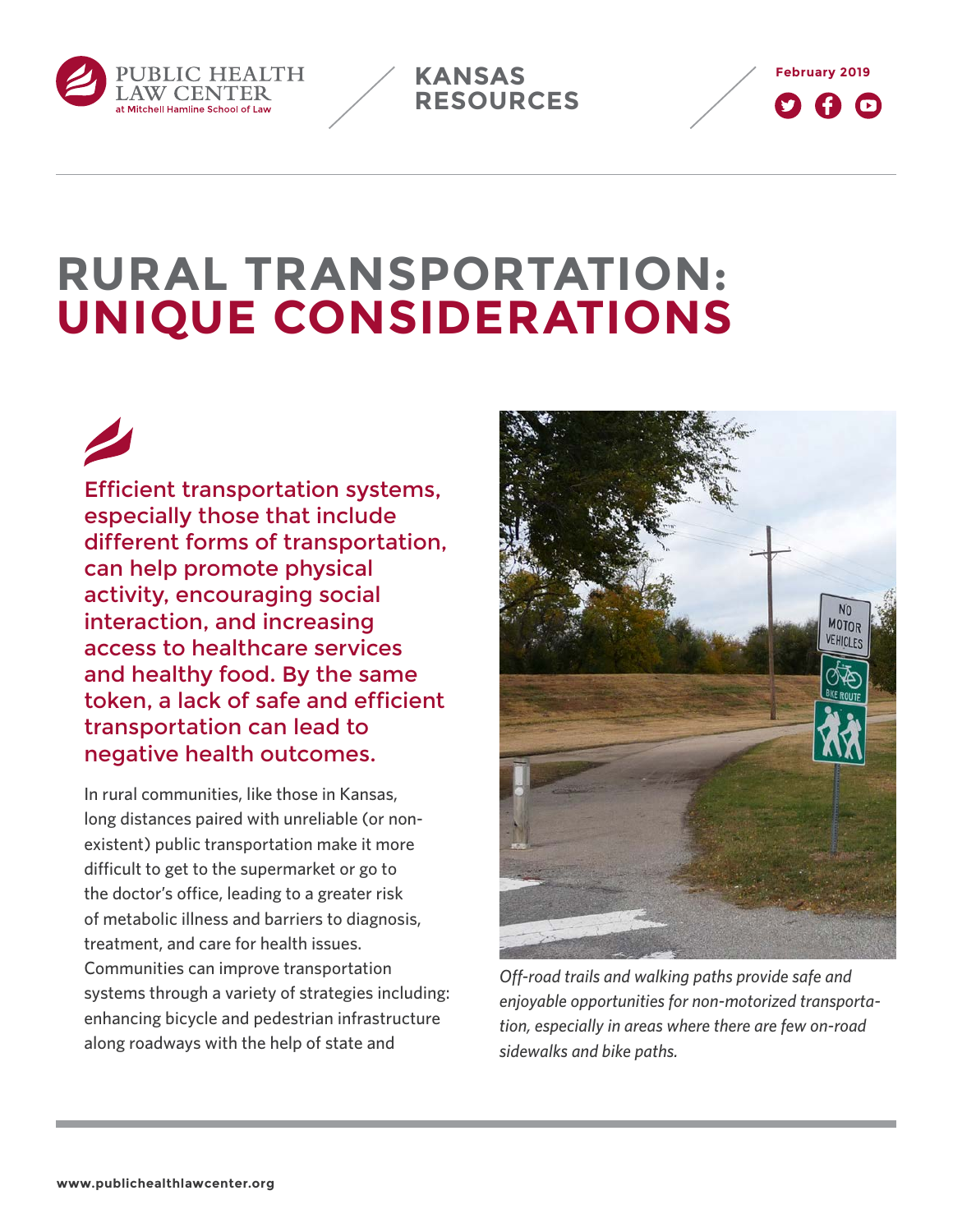



*Walkable streets supporting dense, mixed-use development create an inviting space for people using all forms of transportation. This type of development can also attract economic activity.*

federal programs; obtaining grants to create a public transportation system, allowing people without a car to access retail, government service centers, healthcare providers, or recreational opportunities they otherwise would not be able to access; designing or redesigning roadways with the aim of calming traffic and promoting safety for pedestrians; or building trails that connect with existing street grids to allow for active transportation and social interaction. To help start these projects, residents and local officials in rural towns can form coalitions or committees to identify issues and priorities, funding sources, and develop a strategic plan. These kinds of organized grassroots efforts help to build capacity to address local transportation issues and offer a greater opportunity for success in securing funding and technical assistance.

Transportation can take various forms. Personal automobiles, buses, commuter rail, biking, and walking are all forms of transportation. In recent years, ridesharing and micro-mobility (e.g., e-scooters and bikeshare systems) have become important transportation alternatives. Strategies to increase access to transportation should start at the local level to ensure that proposed changes have community support and are tailored for community needs. Community groups and local governments who want to improve their local transportation systems should consider the unique characteristics and demographics of their communities and seek the perspectives of local partners and community members. It is up to community members, partners, planners, and elected officials to determine what is best for their communities.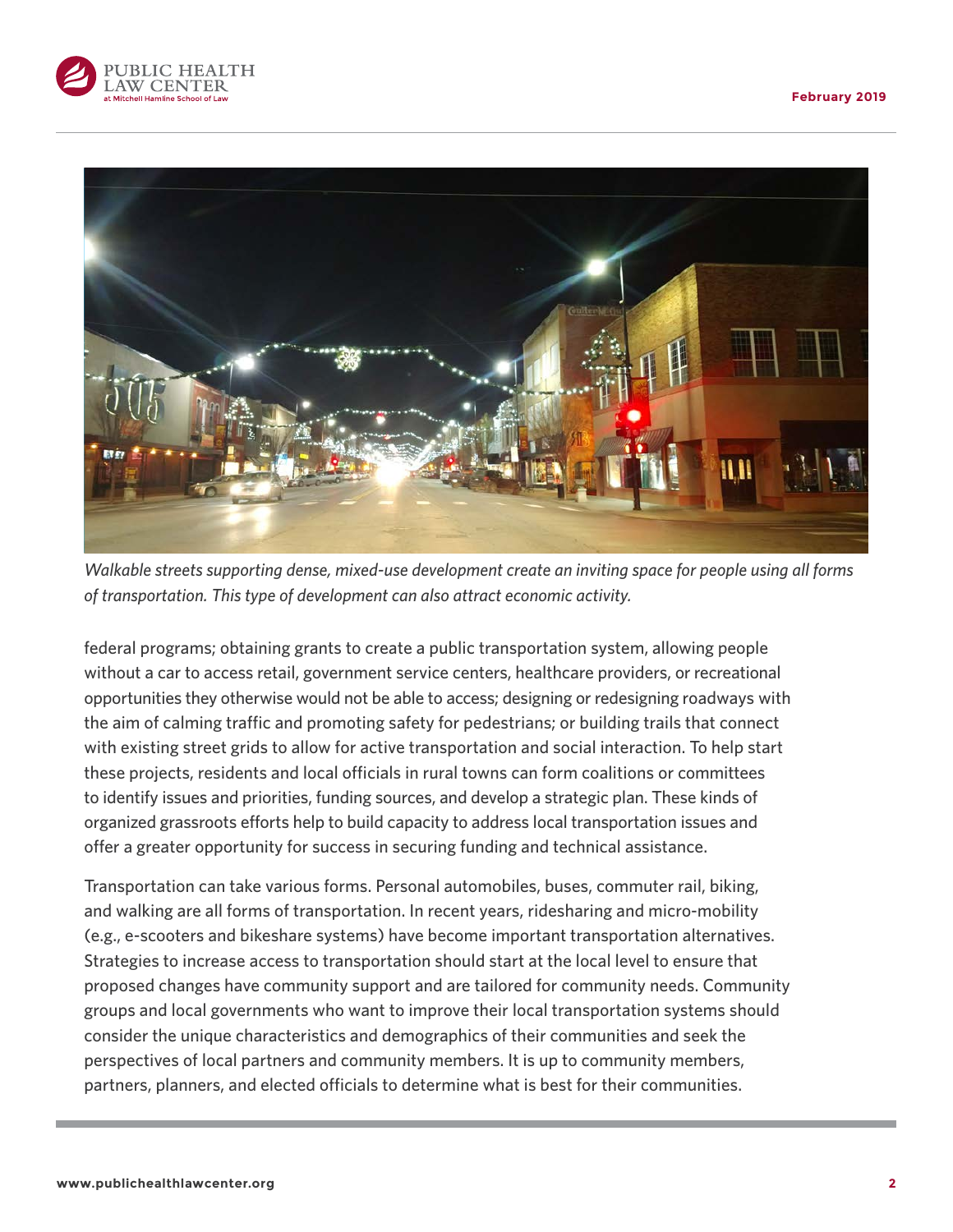



# Why is rural transportation important?

In Kansas, nearly half of all deaths are caused by heart disease, cancer, and chronic lower respiratory illnesses.<sup>1</sup> These illnesses are largely preventable, especially if people have easy access to healthy food, regular physical activity, social supports, and healthcare services. In rural communities, access to transportation is a key part of prevention—poor transportation systems can lead to social isolation, reduced opportunities to be physically active, limited access to healthy food, and rescheduled or missed doctor's appointments, leading to higher rates of chronic diseases.<sup>2</sup>

Both healthy eating and physical activity are known to aid in preventing disease and improving health.<sup>3</sup> One in every seven Kansas residents experiences food insecurity and one in five Kansas children is food insecure.<sup>4</sup> In rural communities, access to healthy food can be especially challenging. Traveling to a fresh food retailer such as a grocery store or farmers' market can be difficult, and food outlets may not have adequate and affordable access to distribution systems that can bring in large varieties of fresh produce and other healthy foods. Strategies linking transportation systems and healthy food outlets can help with this challenge.

Kansas residents living in rural areas also face many obstacles for incorporating physical activity into their lives.<sup>5</sup> These obstacles include greater travel distances to access town centers or exercise facilities, and a lack of sidewalks, bike lanes, and safe trails to support biking and walking and promote connectivity to everyday destinations.<sup>6</sup> Communities that thoughtfully approach transportation system design can encourage physical activity through active transportation.

Participation in social interactions is another important, but often overlooked, health factor. Interactions among community members can improve individual health and benefit the community.<sup>7</sup> Communities with high levels of social interaction tend to be associated with community pride and greater motivation among residents to be physically active.<sup>8</sup>

Limited access to healthcare services, healthy foods, physical activity, and social interaction can lead to higher incidences of chronic disease in rural areas. The use of policy to improve transportation provides a comprehensive and cost-effective alternative to reducing the risk of chronic disease and improving public health.

# What are the barriers and opportunities?

A good transportation system improves access to healthcare services, healthy foods, opportunities for physical activity and social interaction, and provides a foundation for a vibrant economy. Rural communities face unique barriers in realizing these benefits, however. For instance, rural communities typically have small population sizes, which may result in small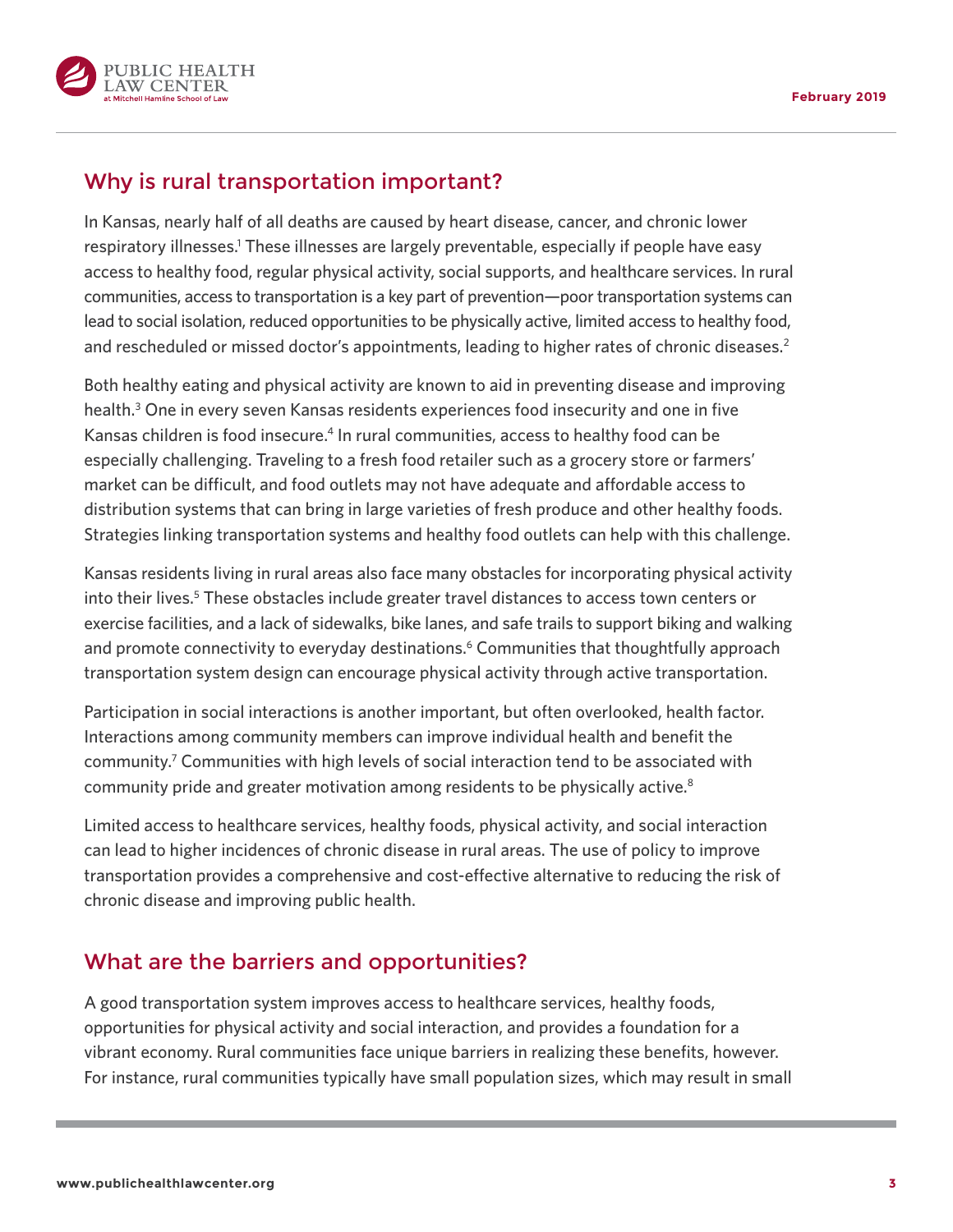

tax bases and lower funding capacity for road maintenance and expansion.<sup>9</sup> If the roads in rural areas are not well-maintained or safe, community members cannot use them to access basic needs. One source of help is federal and state grant programs that exist to mitigate this funding need for rural communities. For more information about funding opportunities, please see the Rural Health Information Hub, an online resource with information, opportunities, and resources to improve rural health.10

Since the National Highway System was authorized in the mid-20th century, car-focused development patterns have benefited urban and suburban areas at the expense of rural communities. Disproportionate federal investment in interstates and U.S. highways continues to incentivize developers to invest in suburbs at the expense of small-town streets and the travelers who use them.<sup>11</sup> Rural towns may face the risk of a large four-lane divided highway cutting through their centers with little regard for the effects of such a project on their environmental, economic, or social health. Walkable streets supporting vibrant neighborhoods in rural areas face the risk of being converted into major highways with no sidewalks and high speed limits. Some local streets might already be designated as state routes, making it difficult for local jurisdictions to redesign them or add features such as crosswalks or pedestrian signage that would make them safer for walking. Additionally, state governments continue to focus funding on highway projects that connect urban centers or move goods from source to destination as quickly as possible. This lack of state funding support can make local communitydriven projects, such as a streetscaping or Complete Streets projects, more difficult to pursue.<sup>12</sup>

Another challenge is that model strategies in transportation planning literature are typically designed with urban areas in mind. To create a quality transportation system, rural Kansas communities need strategies tailored to their circumstances. Model strategies may serve as a useful inspiration or starting point, but rural communities should create their own strategies by considering 1) cultural considerations unique to rural areas, 2) the socioeconomic statuses of community members, 3) the built and natural environment they are working in, and 4) transportation program goals tailored specifically to rural communities.13 Proactively seeking out and including opinions and priorities from a variety of community members and partners on each of these points is a key part of the process for establishing a good, effective transportation system.

This approach also creates opportunities to think creatively about community development and health equity, which also can help ensure the success and sustainability of a community's transportation initiatives. Using a health equity lens means taking into account fair and open access for all community members — and particularly people who are currently or historically underserved — to local transportation systems, so that everyone has the same opportunities to meet their health needs.14 Several resources are available to help communities in thinking about health equity goals as part of transportation planning (see ["Health Equity in Transportation Planning" on page 6](#page-5-0)).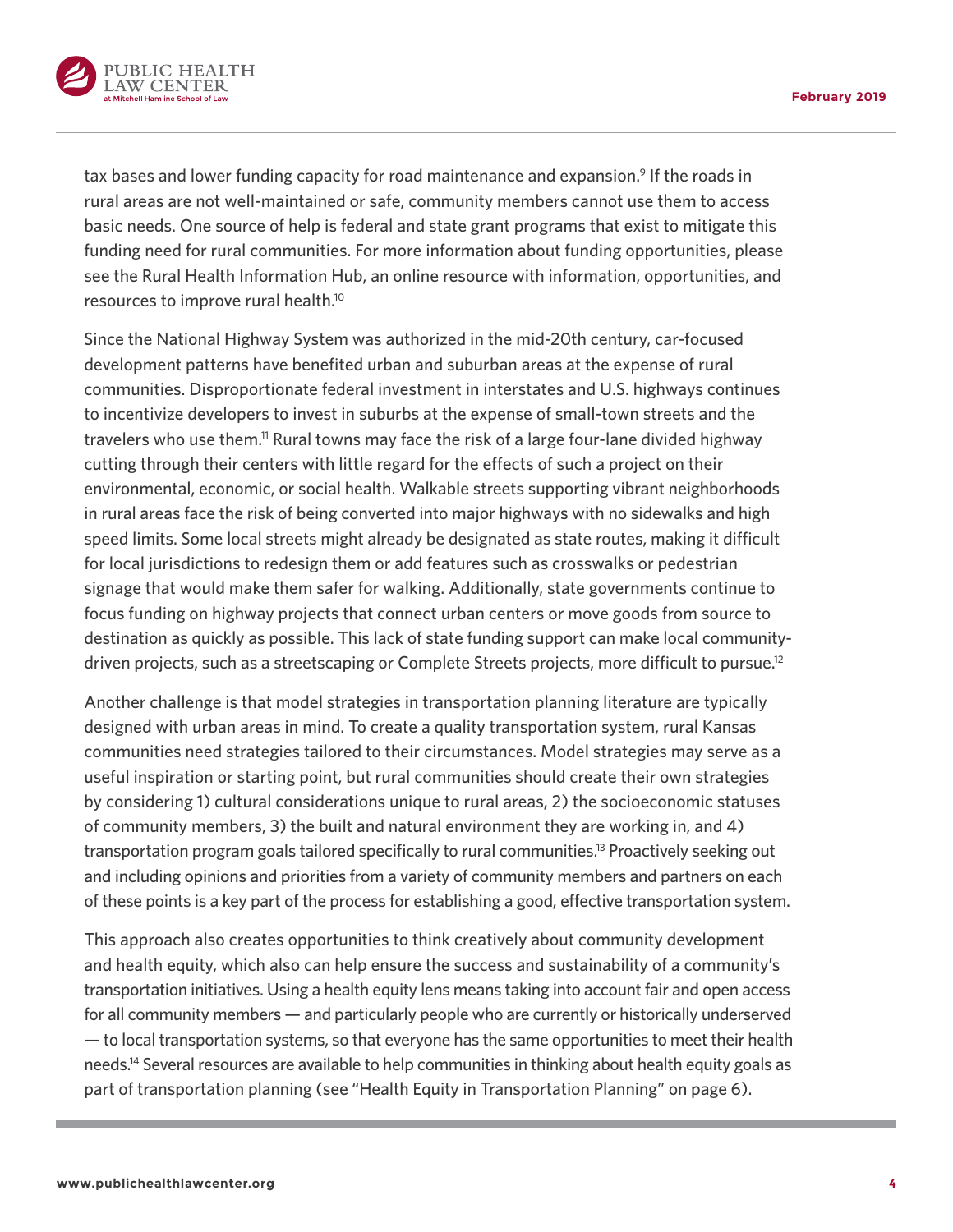



*Separating bike lanes from motor vehicle lanes can improve the safety for everybody using the road.*

A variety of resources is available to help rural communities enhance their transportation networks. The American Planning Association (APA) and U.S. Environmental Protection Agency (EPA) have each published resource guides that combine case studies and strategies for revitalizing small downtowns, with many strategies anchored in improving local transportation networks.15 The Federal Highway Association (FHWA), Smart Growth America, and the Rural Multimodal Network provide guidance documents on projects to make roads calmer, safer, and more welcoming for pedestrians and bicyclists.16 Rural communities are encouraged to contact non-profit groups that provide resources and technical assistance to support small and rural towns in developing their communities. Main Street America, for example, focuses on helping communities build capacity to create and develop vibrant neighborhoods,17 while Strong Towns seeks to implement evidence-based strategies to build cities and towns for people rather than for automobiles.<sup>18</sup> These organizations and others like them partner with communities across the United States to develop strategies that enhance transportation networks and land use.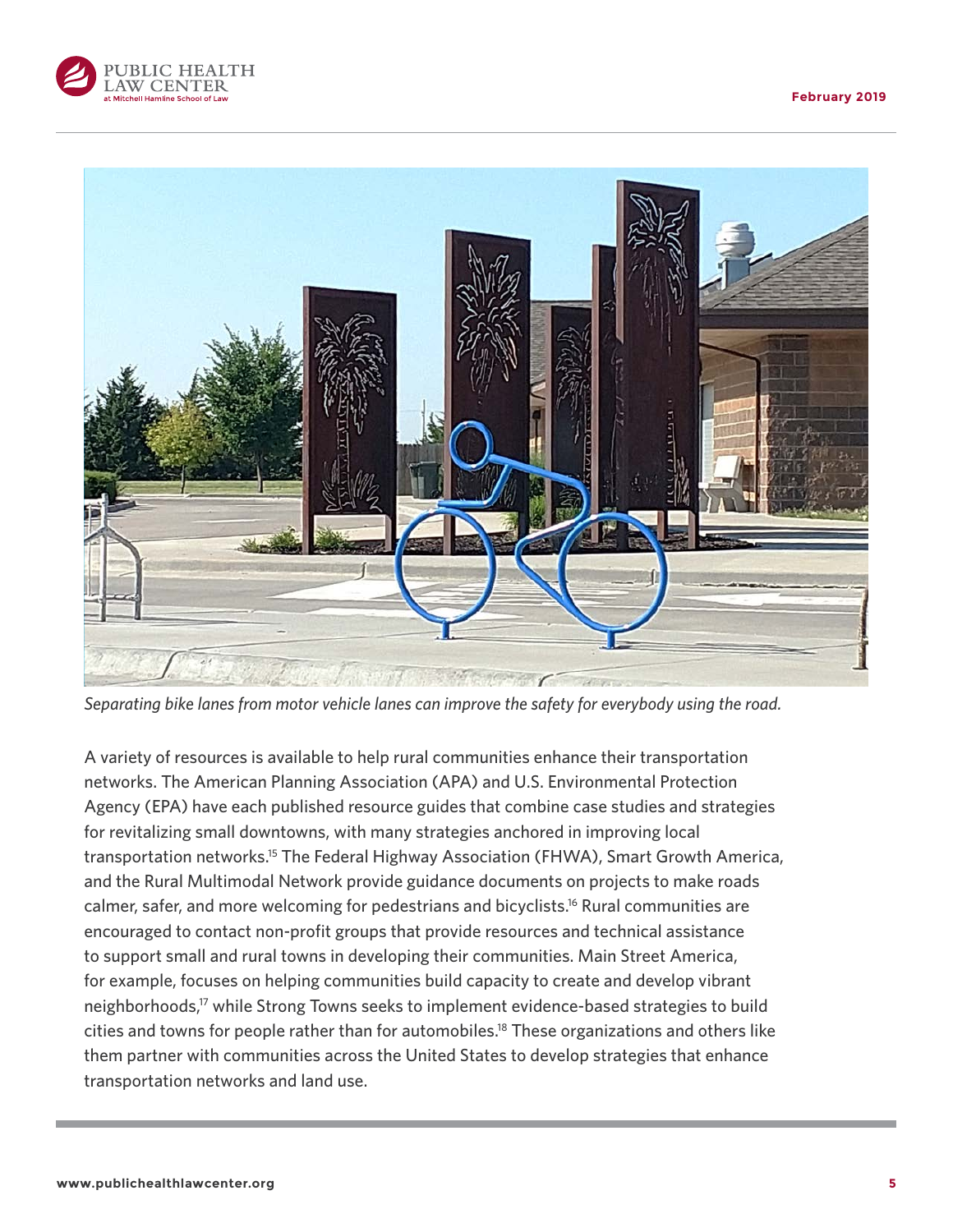

#### <span id="page-5-0"></span>**Health Equity in Transportation Planning**

Many resources are available to aid in addressing health equity through transportation planning. The United States Department of Transportation, which funds most transportation projects throughout the country via the Federal Highway Administration (FHWA), recognizes the importance of considering health equity in transportation projects and planning, and provides resources to support this work.<sup>19</sup> Additionally, the Kansas Department of Transportation requires that federally funded projects comply with Title VI of the Civil Rights Act (ensuring that projects will not disproportionately affect communities of color), the Americans with Disabilities Act (ADA), and the Older Americans Act.20 The Federal Transit Administration also requires federally funded transit projects to comply with the ADA and Title VI in terms of service (reaching those who rely on transit), fare (making sure certain populations are not excluded from using transit because they do not have the money), and public outreach (ensuring everyone has a voice in how and where a local transit system operates).<sup>21</sup> Even if a transportation plan is not federally funded, local jurisdictions can use methods and strategies suggested by these agencies to work toward transportation systems that support health equity at the local level.

### Governmental Power & Transportation Efforts

Every level and type of government has a role in creating healthier environments for residents and visitors. School districts, parks and recreation departments, city councils, county commissions, the state legislature, federal agencies, and Tribal governments are all entities that can help effect change.<sup>22</sup> Under Kansas law, local governments have the authority to implement a variety of policy initiatives to increase opportunities for transportation including bicycling, walking, and public transportation efforts that can improve health within communities.<sup>23</sup> Communities may reference *Kansas Local Road Management Handbook* for more information on how communities can improve local roads.<sup>24</sup> Tribal Nations also engage in active transportation initiatives such as Complete Streets or Safe Routes to School; enact zoning and land use laws that impact streets, sidewalks, Tribal roads, and other transportation infrastructure; and conduct transportation planning activities.<sup>25</sup> Tribes are eligible for federal funding to support transportation planning and projects for roads, bridges, and other facilities that provide access to or are located within Indian Country.<sup>26</sup> There are four Tribes with reservations that overlap with Kansas boundaries: Prairie Band of Potawatomi Indians, Kickapoo Nation of Kansas, Sac and Fox Nation of Missouri, and the Iowa Tribe of Kansas and Nebraska. All four Tribes are currently engaged in transportation projects.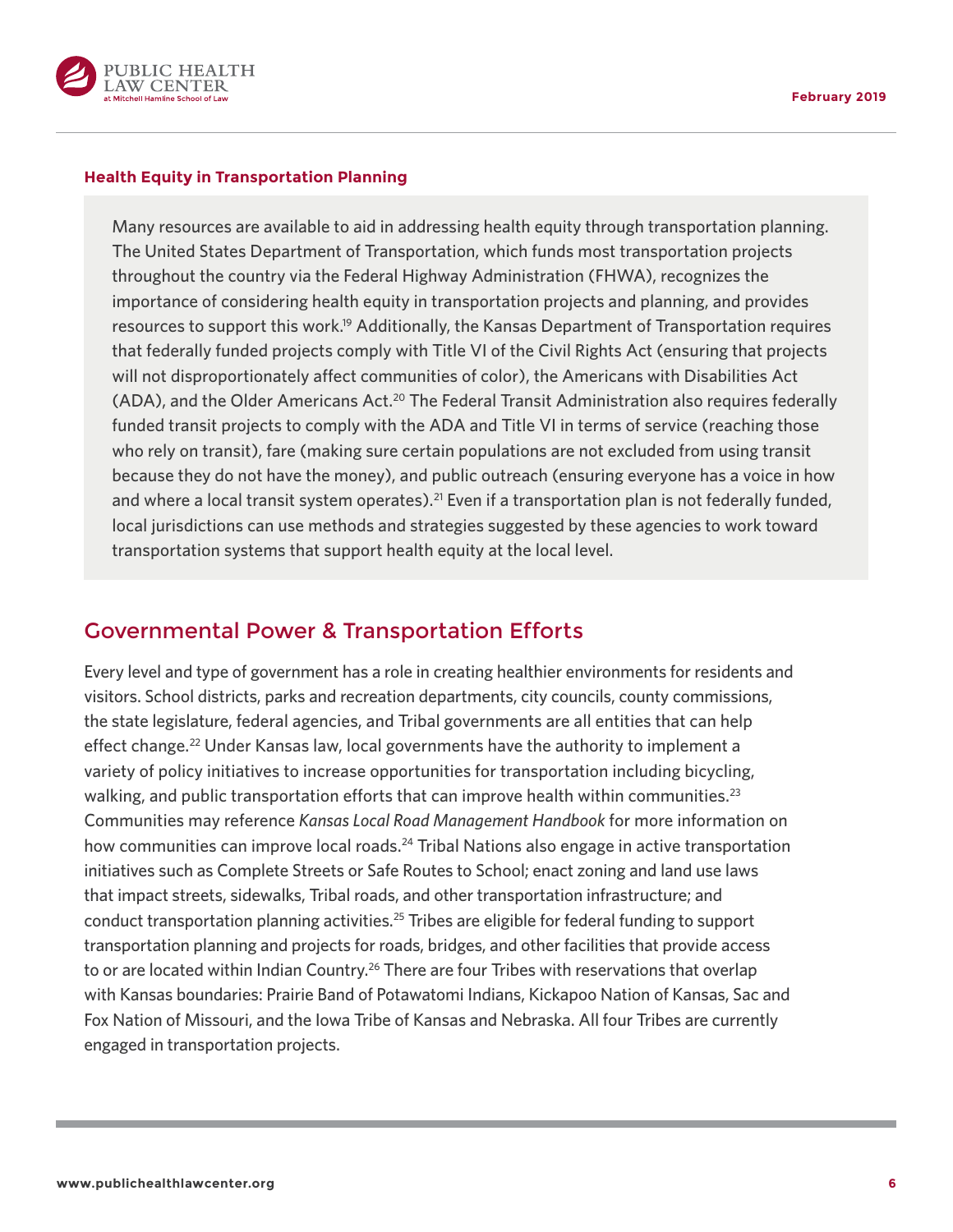

Understanding the relationship between transportation and land use can be a powerful way of achieving governmental funding and technical assistance. If a local land use plan receives financing outside of local public revenue streams (e.g., Historic Tax Credits or private investment) to build a park, rezone industrial land, or rehabilitate blight, this can free up public dollars that can be dedicated to the roads and streets that serve these communities. The Kansas Department of Commerce publishes funding and technical assistance resources to aid in community development projects in rural areas.<sup>27</sup>

## Next Steps and Conclusion

Given that eighty percent of Kansas counties are categorized as rural by the U.S. Census Bureau, rural health initiatives are vital for improving Kansans' health overall.28 One way that rural communities can take a comprehensive approach to reduce their community members' health risk factors and support a thriving community is by addressing transportation needs to improve access to healthcare services, healthy foods, physical activity, and social interaction simultaneously. To start this process, communities should assess their needs, gather and incorporate the input of community members and other partners, use a health equity lens, and review the Public Health Law Center's *[Kansas Bicycling and Walking Resources](https://www.publichealthlawcenter.org/resources/kansas-bicycling-and-walking-resources)* as a jumping off point.29

Incorporating health into transportation planning can be a difficult task in rural areas, where capacity and resources are limited. However, federal and state agencies, along with a wide array of non-governmental organizations, offer resources and other assistance that can help rural communities in Kansas with this work. By considering all types of transportation, developing ways that transportation networks can better connect people to goods and services, and focusing on health equity, rural transportation networks can be improved to support rural communities where everyone has the same opportunities to thrive.

The Public Health Law Center thanks the following people for their assistance in developing this resource: Lisa Frey Blume, Community Health Specialist, [Kansas Department of Health & Environment](http://www.kdheks.gov/tobacco/); Warren Hays, MPP; Physical Activity & Nutrition Program Manager; [Kansas Department of Health & Environment](http://www.kdheks.gov/tobacco/); and Damaris Kunkler, Deputy Director-Community Engagement, Thrive Allen County.

This publication was prepared by the Public Health Law Center at Mitchell Hamline School of Law, St. Paul, Minnesota, made possible with funding from in part by the Pathways to a Healthy Kansas initiative from Blue Cross and Blue Shield of Kansas (BCBSKS). Blue Cross and Blue Shield of Kansas is an independent licensee of the Blue Cross and Blue Shield Association (BCBSA).

The Public Health Law Center provides information and legal technical assistance on issues related to public health. The Center does not provide legal representation or advice. This document should not be considered legal advice.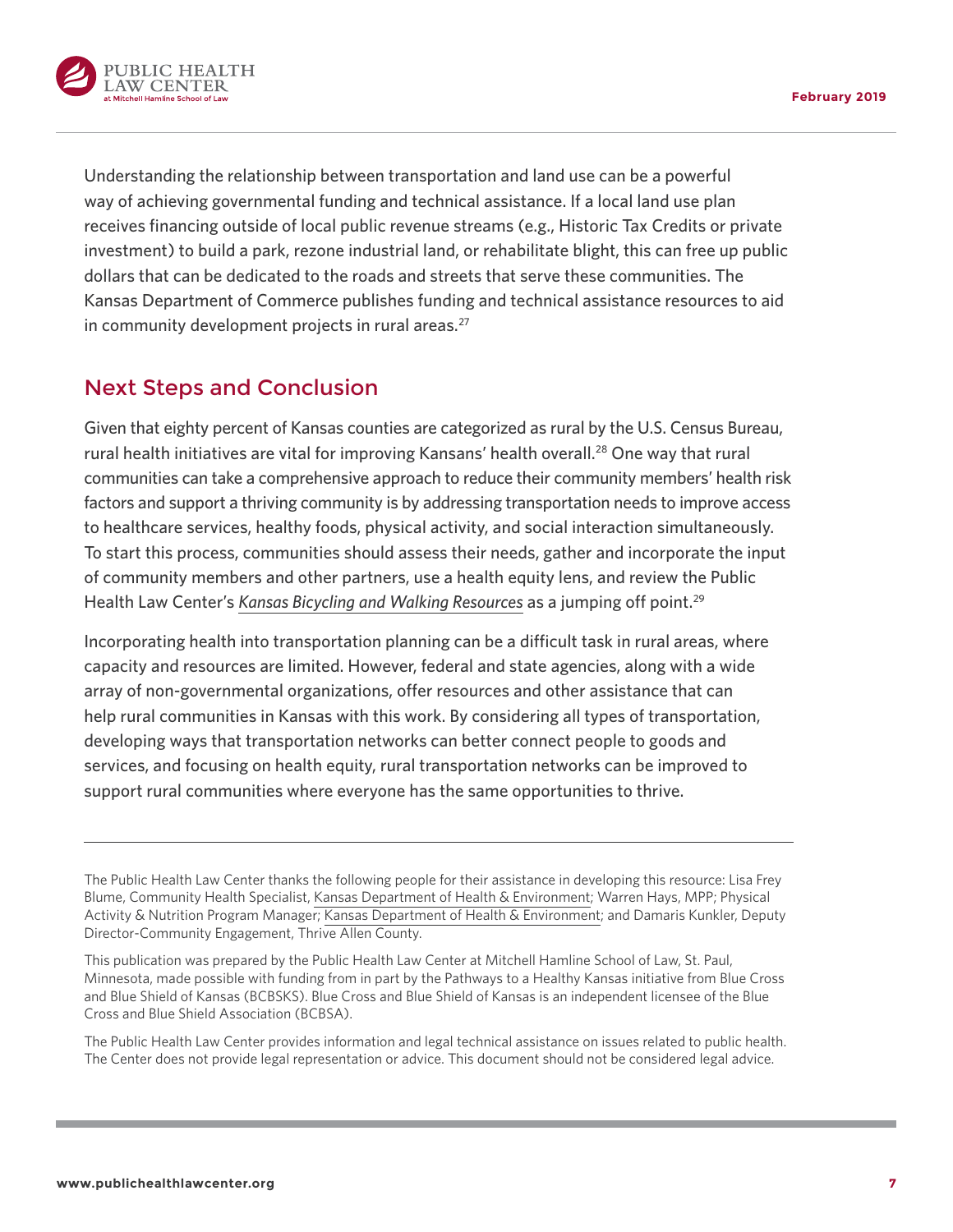

## Endnotes

- 1 Kan. Dep't of Health and Env't, *Annual Summary of Vital Statistics* (2017), [http://www.kdheks.gov/phi/as/2017/Annu](http://www.kdheks.gov/phi/as/2017/Annual_Summary_2017.pdf)[al\\_Summary\\_2017.pdf](http://www.kdheks.gov/phi/as/2017/Annual_Summary_2017.pdf).
- 2 Samina T. Syed, Ben S. Gerber, Lisa K. Sharp, *Traveling Towards Disease: Transportation Barriers to Health Care Access*, 38 J. Community Health 38 (2013), [https://www.ncbi.nlm.nih.gov/pmc/articles/PMC4265215/pdf/nihms646723.pdf.](https://www.ncbi.nlm.nih.gov/pmc/articles/PMC4265215/pdf/nihms646723.pdf)
- 3 U.S. Dep't Health & Hum. Servs., 2015–2020 Dietary Guidelines for Americans, 8th Ed. (2016), [https://health.gov/](https://health.gov/dietaryguidelines/2015/resources/2015-2020_Dietary_Guidelines.pdf) [dietaryguidelines/2015/resources/2015-2020\\_Dietary\\_Guidelines.pdf;](https://health.gov/dietaryguidelines/2015/resources/2015-2020_Dietary_Guidelines.pdf) U.S. Dep't Health & Hum. Servs., Physical Activity Guidelines for Americans, 2nd Ed. (2018), [https://health.gov/paguidelines/second-edition/pdf/Physical\\_Ac](https://health.gov/paguidelines/second-edition/pdf/Physical_Activity_Guidelines_2nd_edition.pdf)[tivity\\_Guidelines\\_2nd\\_edition.pdf.](https://health.gov/paguidelines/second-edition/pdf/Physical_Activity_Guidelines_2nd_edition.pdf)
- 4 Bryan Thompson, Kan. Health Inst., *Report Highlights Growing Food Insecurity Rates* (Apr. 29, 2016), [https://www.khi.](https://www.khi.org/news/article/report-highlights-growing-food-insecurity-rates) [org/news/article/report-highlights-growing-food-insecurity-rates.](https://www.khi.org/news/article/report-highlights-growing-food-insecurity-rates)
- 5 Active Living Res., *Using Active Living Principals to Promote Physical Activity in Rural Communities* (Feb. 2010 presentation), [https://activelivingresearch.org/sites/activelivingresearch.org/files/2010\\_EvaluationMeasurement\\_Schwantes.pdf](https://activelivingresearch.org/sites/activelivingresearch.org/files/2010_EvaluationMeasurement_Schwantes.pdf).
- 6 Active Living Res., *Using Active Living Principals to Promote Physical Activity in Rural Communities* (Feb. 2010 presentation), [https://activelivingresearch.org/sites/activelivingresearch.org/files/2010\\_EvaluationMeasurement\\_Schwantes.pdf](https://activelivingresearch.org/sites/activelivingresearch.org/files/2010_EvaluationMeasurement_Schwantes.pdf).
- 7 Rural Health Info. Hub, *Healthcare Access in Rural Communities*, [https://www.ruralhealthinfo.org/topics/healthcare-ac](https://www.ruralhealthinfo.org/topics/healthcare-access)[cess](https://www.ruralhealthinfo.org/topics/healthcare-access) (last visited Jan. 24, 2019).
- 8 America's State Parks, *Social & Community*, <https://www.stateparks.org/about-us/value-benefits/socialcommunity/> (last visited Jan. 24, 2019).
- 9 Rural Health Info. Hub, *Barriers to Transportation in Rural Areas*, [https://www.ruralhealthinfo.org/toolkits/transporta](https://www.ruralhealthinfo.org/toolkits/transportation/1/barriers)[tion/1/barriers](https://www.ruralhealthinfo.org/toolkits/transportation/1/barriers) (last visited Jan. 24, 2019).
- 10 Rural Health Info. Hub,<https://www.ruralhealthinfo.org> (last visited Jan. 24, 2019).
- 11 Kaid Benfield, *The Death and Life of Small Downtown America*, CityLab (Sept. 7, 2012), [https://www.citylab.com/](https://www.citylab.com/life/2012/09/how-main-street-can-be-saved/3200/) [life/2012/09/how-main-street-can-be-saved/3200/](https://www.citylab.com/life/2012/09/how-main-street-can-be-saved/3200/).
- 12 Tony Dutzik, *Highway Spending is Eating the Budget*, Strong Towns (Jan. 19, 2017), [https://www.strongtowns.org/jour](https://www.strongtowns.org/journal/2017/1/18/highway-spending-is-eating-the-budget)[nal/2017/1/18/highway-spending-is-eating-the-budget.](https://www.strongtowns.org/journal/2017/1/18/highway-spending-is-eating-the-budget)
- 13 Rural Health Info. Hub, *Considerations When Adapting a Program*, [https://www.ruralhealthinfo.org/toolkits/rural-tool](https://www.ruralhealthinfo.org/toolkits/rural-toolkit/2/adapting-interventions)[kit/2/adapting-interventions](https://www.ruralhealthinfo.org/toolkits/rural-toolkit/2/adapting-interventions) (last visited Jan. 24, 2019).
- 14 Robert Wood Johnson Found., *Achieving Health Equity*, [https://www.rwjf.org/en/library/features/achieving-health-eq](https://www.rwjf.org/en/library/features/achieving-health-equity.html)[uity.html,](https://www.rwjf.org/en/library/features/achieving-health-equity.html) (last visited Jan. 24, 2019).
- 15 Am. Plan. Ass'n, Michael A. Burayidi, *Downtown Revitalization in Small and Midsized Cities* (2018), [https://plan](https://planning-org-uploaded-media.s3.amazonaws.com/publication/download_pdf/PAS-Report-590.pdf)[ning-org-uploaded-media.s3.amazonaws.com/publication/download\\_pdf/PAS-Report-590.pdf;](https://planning-org-uploaded-media.s3.amazonaws.com/publication/download_pdf/PAS-Report-590.pdf) U.S. Envtl. Prot. Agency, *How Small Towns and Cities Can Use Local Assets to Rebuild their Economies: Lessons from Successful Places* (2015), [https://www.epa.gov/sites/production/files/2015-05/documents/competitive\\_advantage\\_051215\\_508\\_final.pdf](https://www.epa.gov/sites/production/files/2015-05/documents/competitive_advantage_051215_508_final.pdf).
- 16 U.S. Dep't of Transp. Fed Highway Admin. (FHWA), *Road Diet Informational Guide* (2014), [https://safety.fhwa.dot.gov/](https://safety.fhwa.dot.gov/road_diets/guidance/info_guide/rdig.pdf) [road\\_diets/guidance/info\\_guide/rdig.pdf;](https://safety.fhwa.dot.gov/road_diets/guidance/info_guide/rdig.pdf) FHWA, *Small Town and Rural Multimodal Networks* (2016), [https://www.fhwa.](https://www.fhwa.dot.gov/environment/bicycle_pedestrian/publications/small_towns/fhwahep17024_lg.pdf) [dot.gov/environment/bicycle\\_pedestrian/publications/small\\_towns/fhwahep17024\\_lg.pdf](https://www.fhwa.dot.gov/environment/bicycle_pedestrian/publications/small_towns/fhwahep17024_lg.pdf); Smart Growth Am., *The Best Complete Streets Initiatives of 2017* (2018), [https://smartgrowthamerica.org/app/uploads/2018/03/Best-Complete-](https://smartgrowthamerica.org/app/uploads/2018/03/Best-Complete-Streets-Initiatives-of-2017.pdf)[Streets-Initiatives-of-2017.pdf](https://smartgrowthamerica.org/app/uploads/2018/03/Best-Complete-Streets-Initiatives-of-2017.pdf) (last visited Jan. 24, 2019).